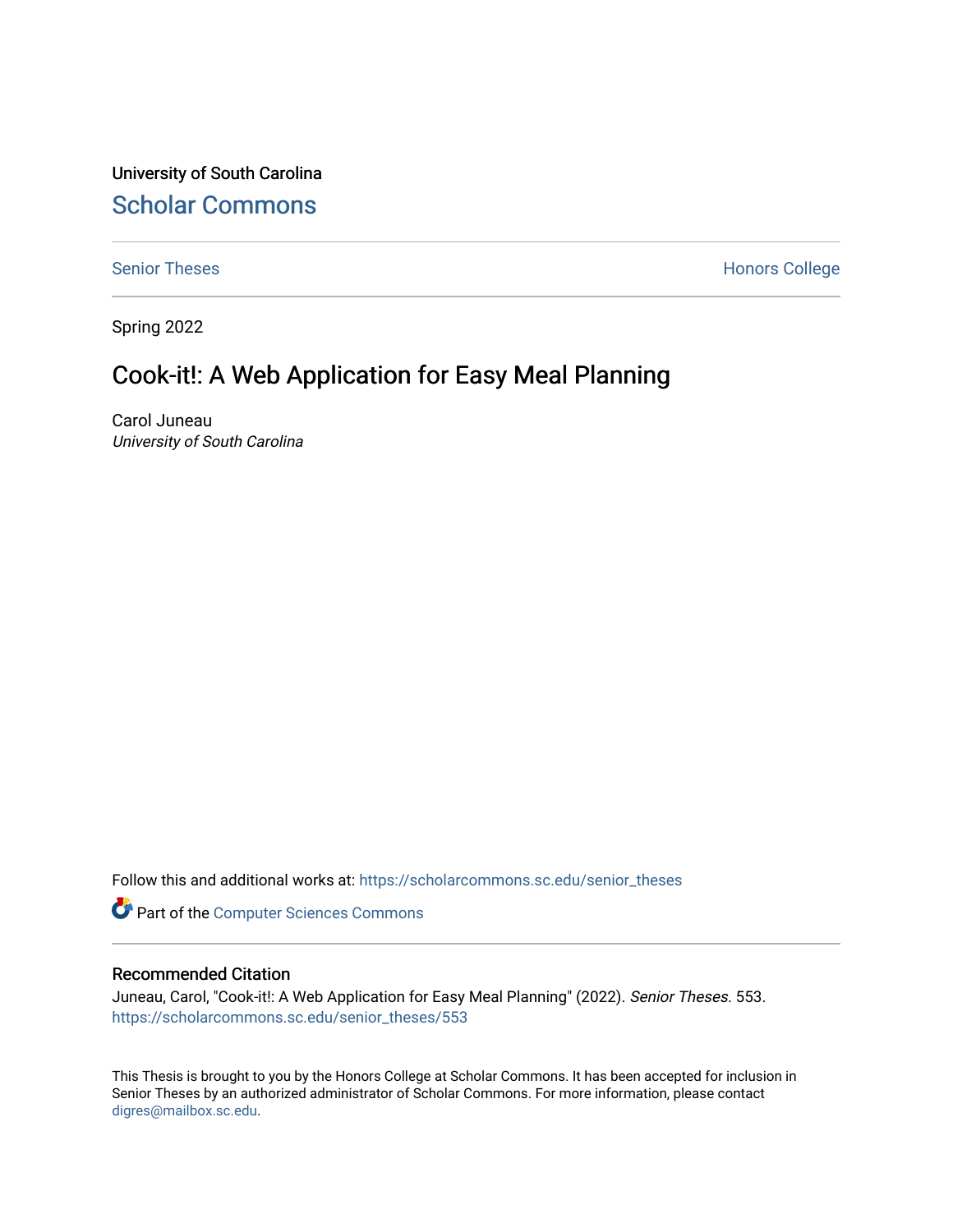#### COOK-IT!: A WEB APPLICATION FOR EASY MEAL PLANNING

By

Carol Juneau Garrison Davis Matthew Lewis Isaac Luther Eiman Najjar

<span id="page-1-0"></span>Submitted in Partial Fulfillment of the Requirements for Graduation with Honors from the South Carolina Honors College

May 2022

Approved:

Vid

Dr. Jose M. Vidal Director of Thesis

 $N/A$ Second Reader

Steve Lynn, Dean For South Carolina Honors College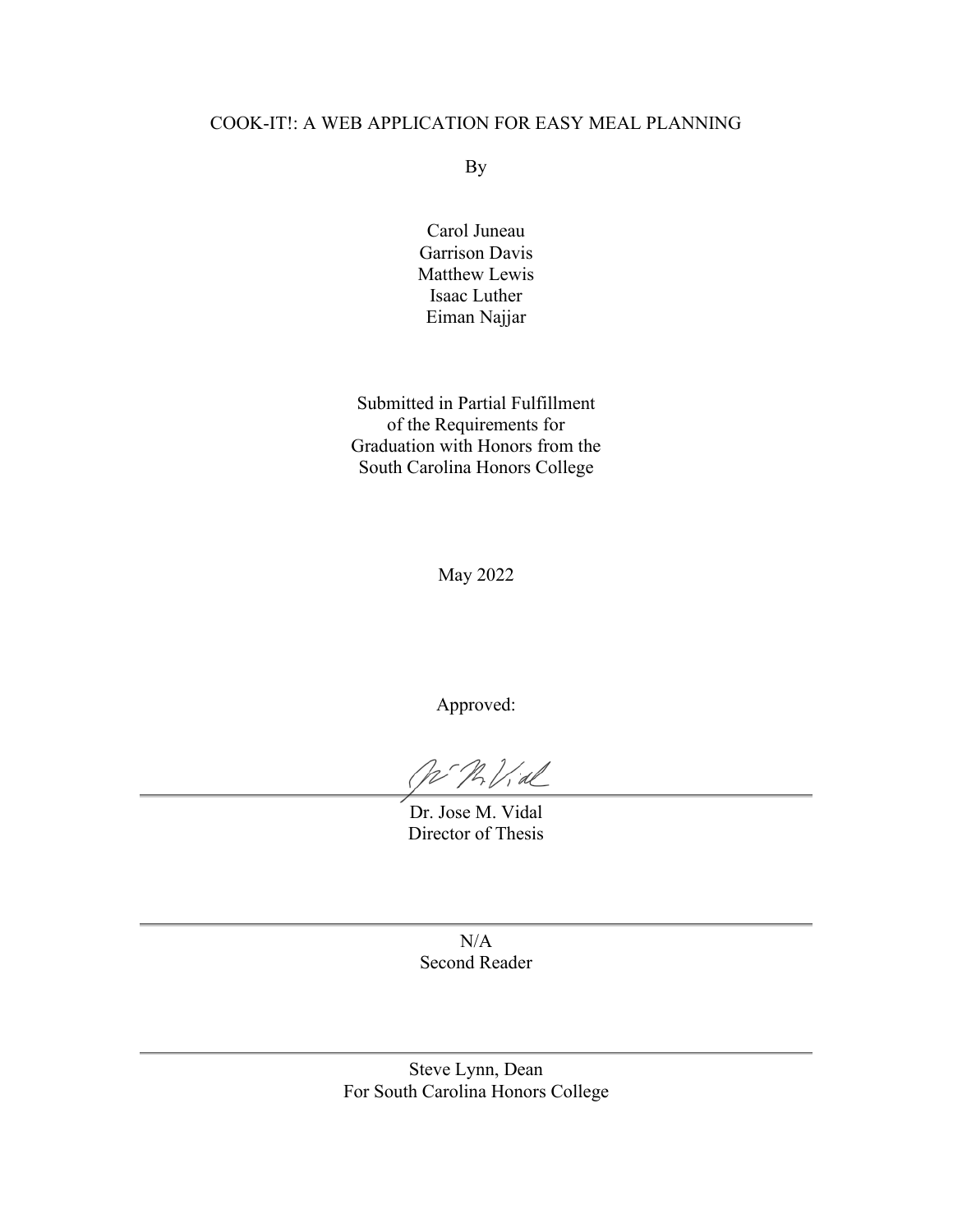## <span id="page-2-0"></span>Thesis Summary

*Cook-it!* is a web application for easy meal planning. Our team designed, developed, and deployed this application as part of the Computer Science Capstone project at the University of South Carolina. Users of *Cook-it!* are able to utilize many useful features of the application, such as communicating in a forum and adding recipes to their meal plan. *Cook-it!* has been developed by our team over the course of two semesters, involving several version releases and thorough testing.

The deployed website can be found here: https://secret-fortress-80929.herokuapp.com/

A copy of the team's shared GitHub repository can be found here: https://github.com/caroljuneau/Copy-Of-Cook-it/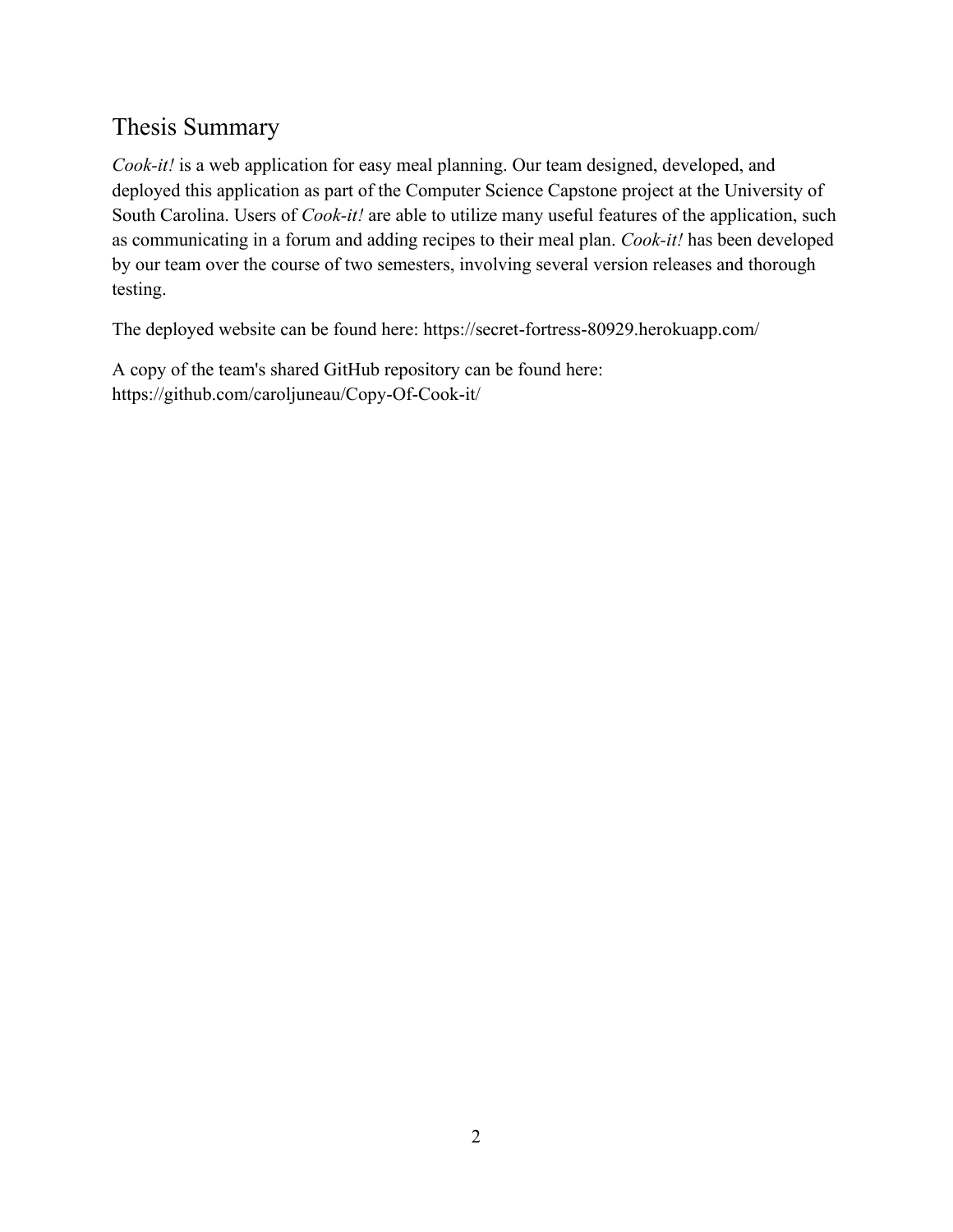## Table of Contents

<span id="page-3-0"></span>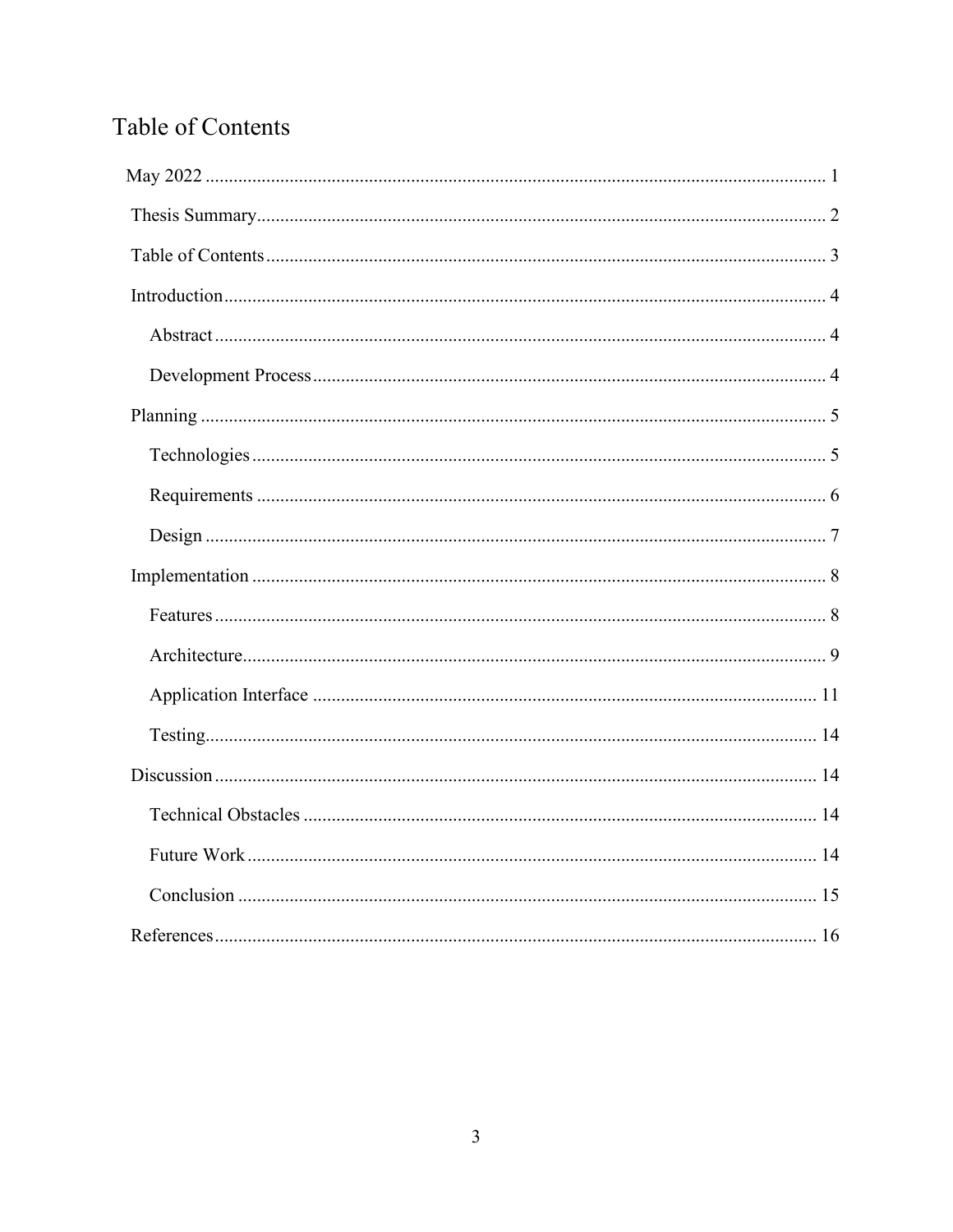## <span id="page-4-0"></span>Introduction

#### <span id="page-4-1"></span>Abstract

*Cook-it!* is a web application for meal planning based on the Django framework and deployed on the Heroku platform. This application has an intuitive interface to make it easy to use. The project has been developed over two semesters, roughly separated into a planning phase and an implementation phase. *Cook-it!* incorporates a robust feature set and an attractive design. Its core purpose is to make it easy for users to plan meals, interact with other users, and keep track of user information such as a grocery list.

#### <span id="page-4-2"></span>Development Process

This project was completed over two semesters as part of the CSCE 490 and 492 courses at the University of South Carolina. The course director was Dr. Jose M. Vidal. Our team met weekly, either in-person or over Microsoft Teams, to meet deadlines for the course milestones. These milestones may be broken up into two phases: planning and implementation. Some of the major milestones are outlined as follows.

#### Planning Phase

First, our team decided on an idea for the app: a web application for meal planning. As background, we wrote distinct personas for potential users of the app, as well as user stories describing features they would use. Ideas for the design, including major screens of the app, were sketched out using a chosen color scheme.

We made a thorough list of requirements of the app as if we were developing a fully featured app for a client. We researched several technologies and platforms we would use to create the app, and we practiced using GitHub to manage source control.

An architecture document was written to describe a big-picture overview of how our app's code would be organized. Another document was written to describe potential ethical, legal, and security concerns of the app.

To wrap up the first semester, we released a v0.1 "proof of concept" of the app, which was deployed to the web with a few small features implemented.

#### Implementation Phase

The second semester of the course involved several more releases of the app, along with careful testing. A v0.5 beta release was deployed, which implemented most of the main features of the app with no major crashes or bugs. After more work, we deployed v0.9, the release candidate in which all planned features of the app were implemented with no major crashes or bugs.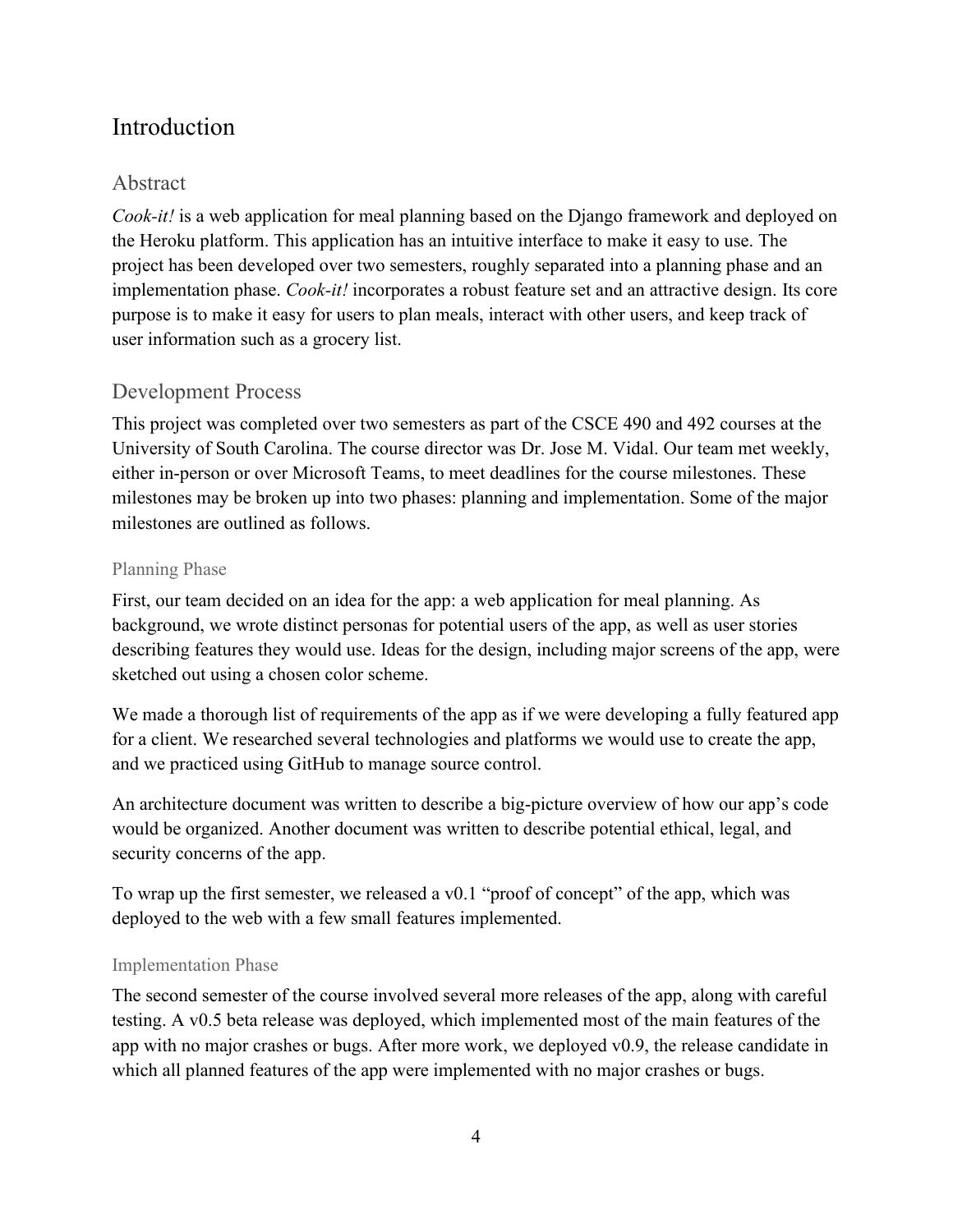For quality assurance, another team in the course evaluated our app and let us know of any issues to fix. We also tested our app thoroughly with unit and behavioral tests.

Our team filmed a video presentation of the app, which is located on the website's home page. The home page shows off the app to the user, explaining how and why to use the app, screenshots of the app, and who created the app.

Finally, we deployed the v1.0 release, in which we finalized design, made sure all features were implemented, and fixed all known bugs.

## <span id="page-5-0"></span>Planning

#### <span id="page-5-1"></span>Technologies

#### Back-end

GitHub [1] is an online platform for collaborative software development and version control using Git. Our GitHub repository contains all the code to run our app locally; this code has also been deployed to the web.

Python [2] is a popular high-level programming language. Python is versatile and easy to use for all levels of experience with programming. Since we worked on a team with multiple people writing code, we used the PEP 8 Style Guide [3] to keep code clean, uniform, and wellformatted.

Django [4] was used as our backend web application framework. It is a high-level framework written in Python. We chose Django because it is free and open source, easy to use, secure, and works with most major databases.

PostgreSQL [5] was used as our database system. Also known as Postgres, it is a free and opensource object-relational database management system that provides features on top of the SQL language. Postgres is a reliable and extensible system, and it can connect with many languages including Python which is widely used in this project.

Heroku [6] is a cloud platform that natively uses Postgres as its database system. Heroku is free for non-commercial apps, and it is easy to deploy web apps using Git.

The Spoonacular Recipe API [7] is an API with over 360,000 recipes in an open-source database. Its search feature allows one to search for recipes using natural language queries, as well as considering parameters such as diet or food intolerances. The API has a free plan that allows up to one request per second.

Selenium WebDriver [8] is a tool we used for behavioral testing that automatically drives a browser and performs actions as if it were a user. For example, a test can automatically open up a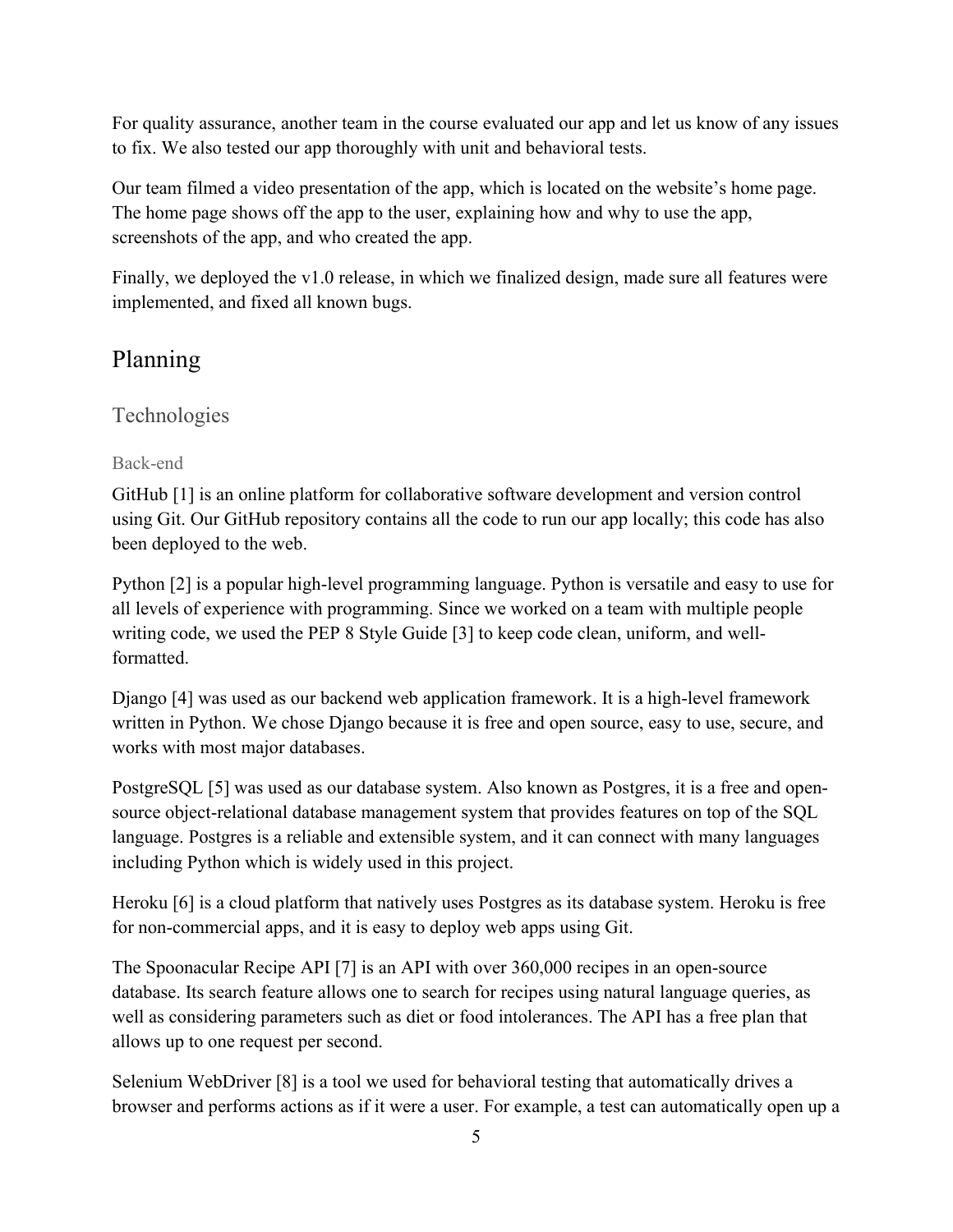browser to a local copy of *Cook-it!*, and create an account by entering mock data and submitting it.

#### Front-end

HTML and CSS [9] are languages used to build the layout and style of web pages. We manually wrote these files for our site's front-end.

ReportLab [10] is a free and open-source toolkit for generating PDF documents. We used ReportLab for generating a PDF of a user's weekly meal plan.

Bootstrap [11] is a free and open-source library for frontend development. We used Bootstrap to apply styles to elements of our site including buttons and the navigation bar.

#### <span id="page-6-0"></span>Requirements

Before working on any code, our team decided upon a list of features that should be implemented for a meal-planning web application. Some additional features that could potentially be implemented but were outside of our project's scope are listed in the Future Work section.

#### User Accounts

Users should be able to create an account, log in to the website, and be able to edit their profile. A user's profile should include a section for allergies or intolerances.

#### Recipes

Users should be able to add their own recipes and search for new recipes. These recipes can be added to a user's meal plan. A user should be able to edit or delete the recipes as needed.

#### Forum

Users should be able to interact with other *Cook-it!* users in a public forum. Users should be able to write and delete their own posts, as well as make comments on other users' posts.

#### Calendar

Users should have access to a calendar to keep track of a personal meal plan. Users can add or remove recipes on different days.

#### Grocery and Pantry

Users should be able to create a grocery list, containing ingredients they wish to purchase. Users should be able to create a pantry list, containing ingredients they currently have along with their expiration dates.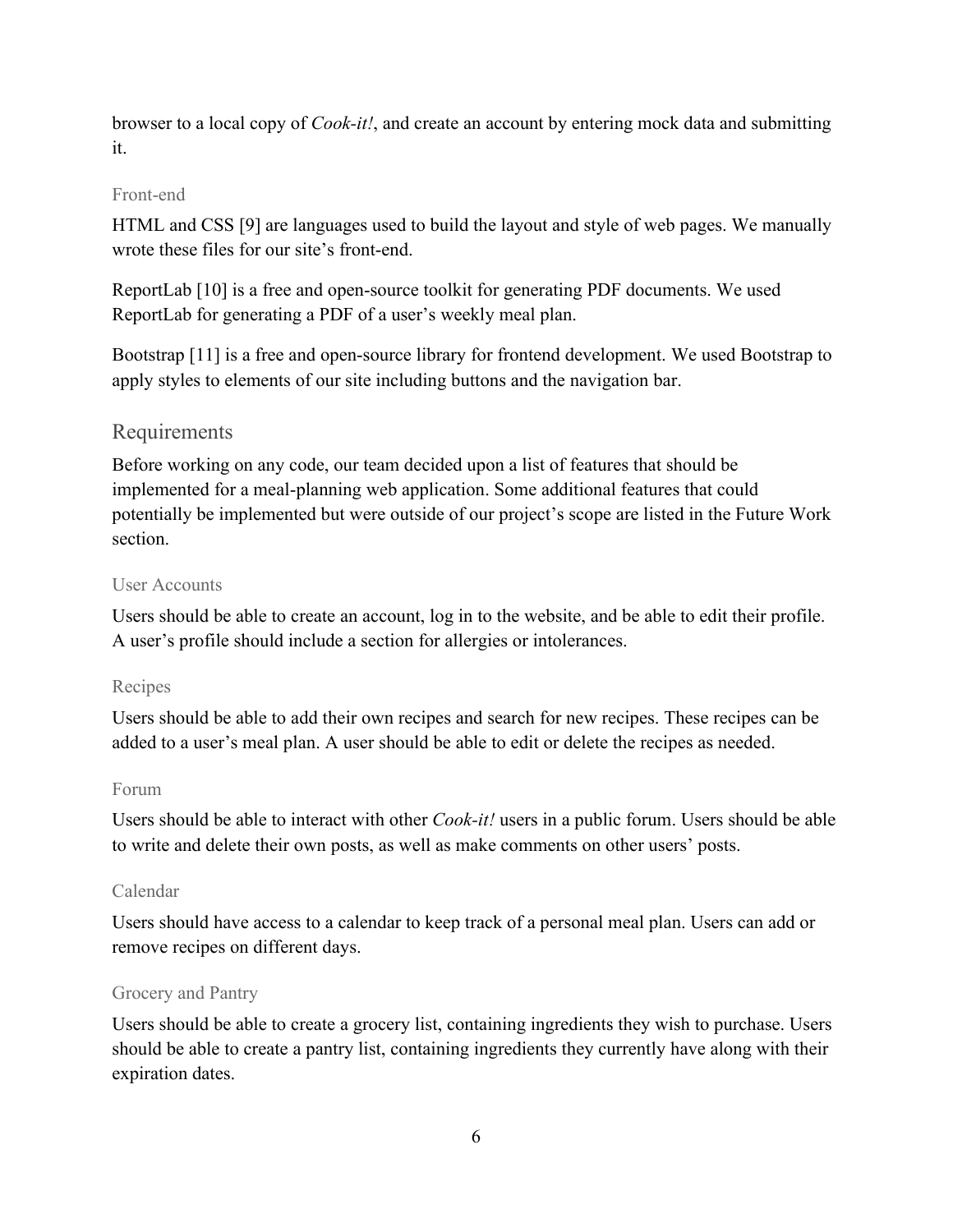#### <span id="page-7-0"></span>Design

A set of design guidelines was also decided on by the team ahead of coding the application.

#### Navigation

Each core feature of the site described above should have its own page on the website. Each of these pages should be easily accessible via a navigation bar at the top of every screen of the app. The navigation bar should also indicate which page the user is currently on.

#### Color Scheme

The app should have the same color scheme all throughout. Variations of our color scheme may be used, such as using brighter or darker versions of a color when a user hovers over a button.

In our sketches we used a color scheme with red and green colors [Figure 1]. However, once we started coding some features of the app and saw how it looked, we agreed that the color scheme made the app look unprofessional and we decided to switch to another color scheme.

#### Figure 1. Old Color Scheme

Our new color scheme used shades of red and blue colors [Figure 2]. Elements of the website should only use these colors or brighter/darker variations of these colors.



#### Fonts

The website's logo features the title *Cook-it!* in a dark red color, using a bold serif font called Rockwell [Figure 3]. The rest of the website uses Franklin Gothic, which is a sans-serif font.



Figure 3. *Cook-it!* Logo

Pages

The application should be divided into different pages for each core feature of the app.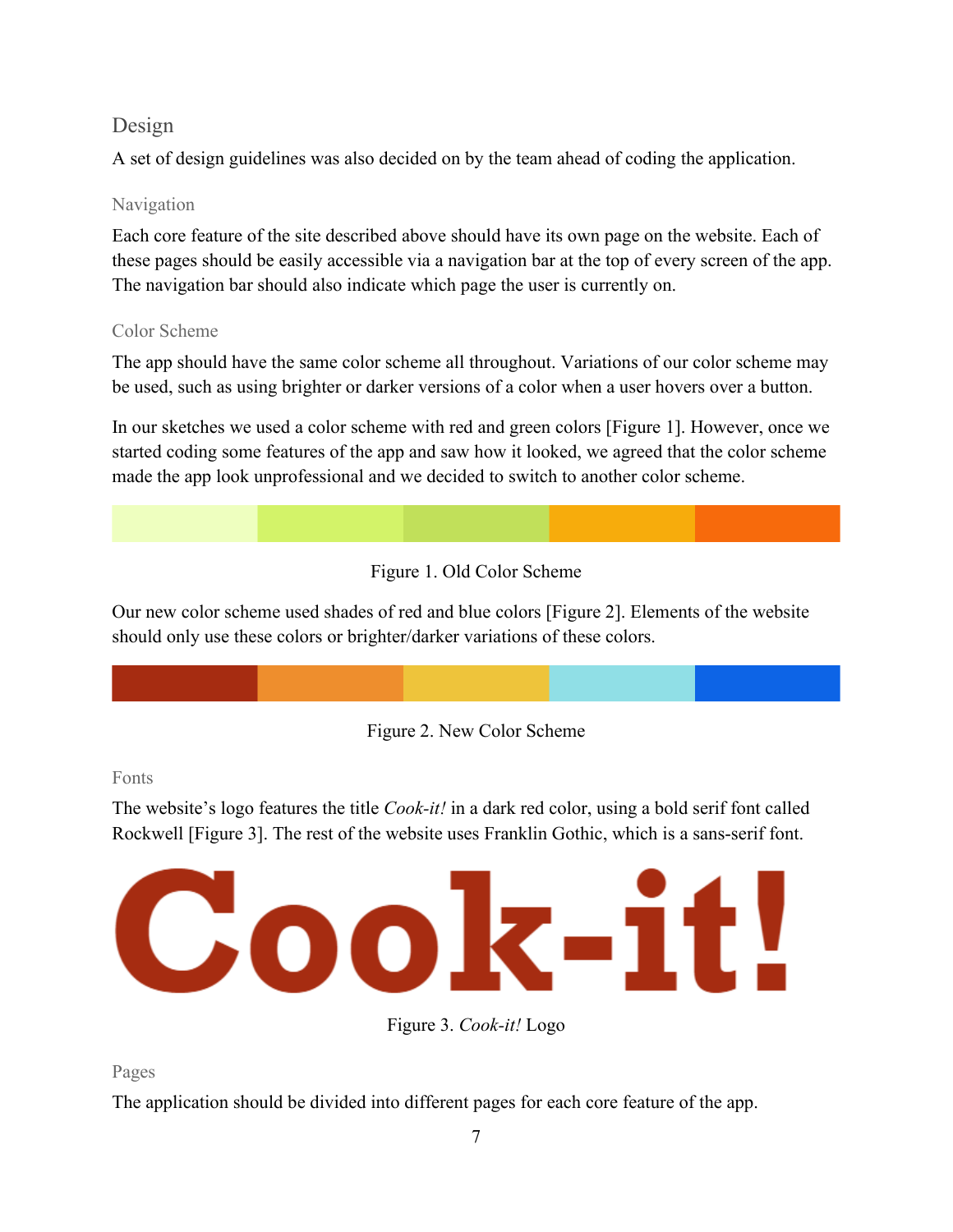The recipes page should display a list of the user's recipes and buttons for adding or creating new recipes.

On the forum, posts should be displayed in reverse chronological order, with newest posts at the top and oldest posts at the bottom. A user should be able to click on a post to see its complete content and any comments from other users.

Since a user's grocery list and pantry are both lists of ingredients, the layout of those pages should be similar to each other. The pages should show a bulleted list of ingredients, each one list item having buttons to edit or delete the item.

The calendar page should allow the user to look at a monthly, weekly, or daily view. Each day on the calendar should display the user's scheduled recipes. Since boxes in a calendar typically have a fixed size, recipe titles should be cut off with ellipses when they are too long to fit.

## <span id="page-8-0"></span>Implementation

While our team's first semester focused on planning, the second semester focused on implementing the features and design of the app.

#### <span id="page-8-1"></span>Features

#### User Accounts

Accounts in *Cook-it!* are managed by Django's user authentication system [11]. This system conveniently handles many functions related to user accounts, including authentication and authorization, permissions, cookie-based sessions, and password strength checking. While the forum page is viewable to any user, most of the application's pages require a user to be logged in.

#### Forum

Users can add to the forum by creating forum posts or image posts. A forum post has a title, introduction, body, and (optionally) an image. Image posts are simpler than forum posts; they are only an image submitted by the user. Posts on the forum show the username of the user who created them. Users can "follow" other users, meaning that they can have a feed that only shows forum and image posts from users they have chosen. Users can also comment on their own or other users' forum posts, allowing for two-way communication.

#### Recipes

Users can either create their own recipes by typing information into a form, or they can search recipes via the Spoonacular API. The user enters a keyword, which is queried in the Spoonacular recipe database, and the top five recipe results will be displayed.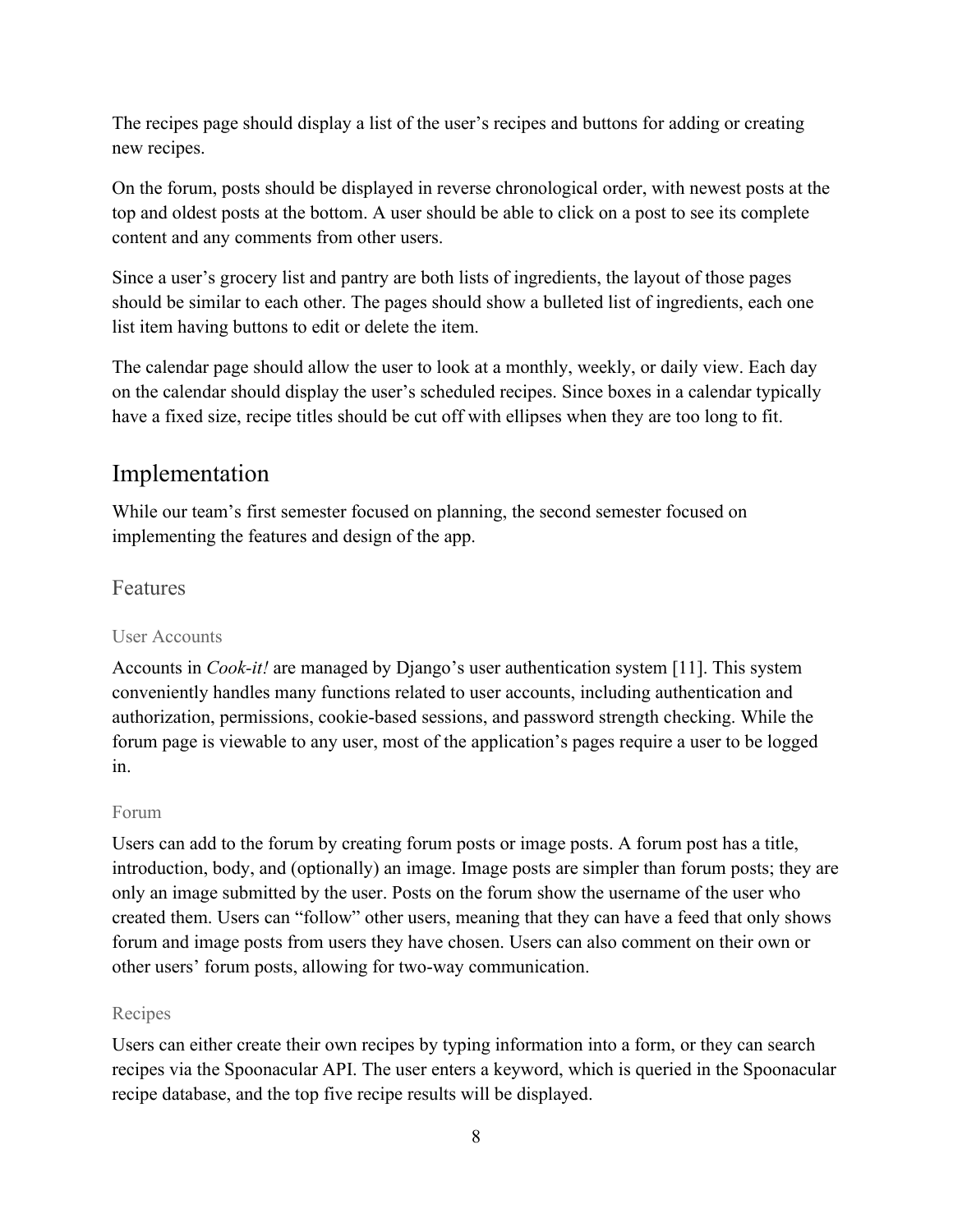The main recipes page shows a list of the user's added and created recipes. Each recipe has buttons to schedule, edit, or delete the recipe. "Schedule" will prompt the user to choose a day for the recipe to be added to their meal plan. "Edit" allows the user to make any changes to their copy of the recipe.

#### Calendar

The calendar page uses an HTML table to display a month, week, or day. Each day is checked against the dates from a user's list of scheduled recipes and will show all recipes the user has scheduled for that day. Recipes can be deleted with the "x" button or edited by clicking on the recipe title.

The user can switch between month, week, or day views, and there are "previous" and "next" buttons to navigate between neighboring months, weeks, or days.

In the week view, there is an option for the user to generate a PDF of the user's meal plan for that week. This PDF is generated using ReportLab, and it constructs a table with the days of the week in one column and their associated recipes in the second column.

#### Grocery and Pantry

The user can add ingredients, which are saved as "foodingredient" objects which can be used in the grocery or pantry list. When typing in ingredients to add to a list, there will be a dropdown list to autocomplete the item name if it has been added previously. You can also choose the quantity of an ingredient; the default quantity value is 1.

The grocery page allows the user to send the entire list to the pantry; this feature is useful if a user has gone to the grocery store and purchased all items on the list. The pantry page allows the user to add in an expiration date for each ingredient, allowing the user to keep track of fresh or old items in their pantry.

#### <span id="page-9-0"></span>Architecture

A database schema for the application is shown in Figure 4. It shows all the relevant objects stored in the Postgres database. Some objects in the database have been excluded from the diagram because they are only used in the Django backend.

Most objects are involved in a many-to-one relationship with the user, in which a user is associated with zero or more of another object. For example, one user will have zero to many recipes. This many-to-one relationship is reflected by a line connecting the two objects, where the many-object has a crow's foot, and the one-object has a short vertical line.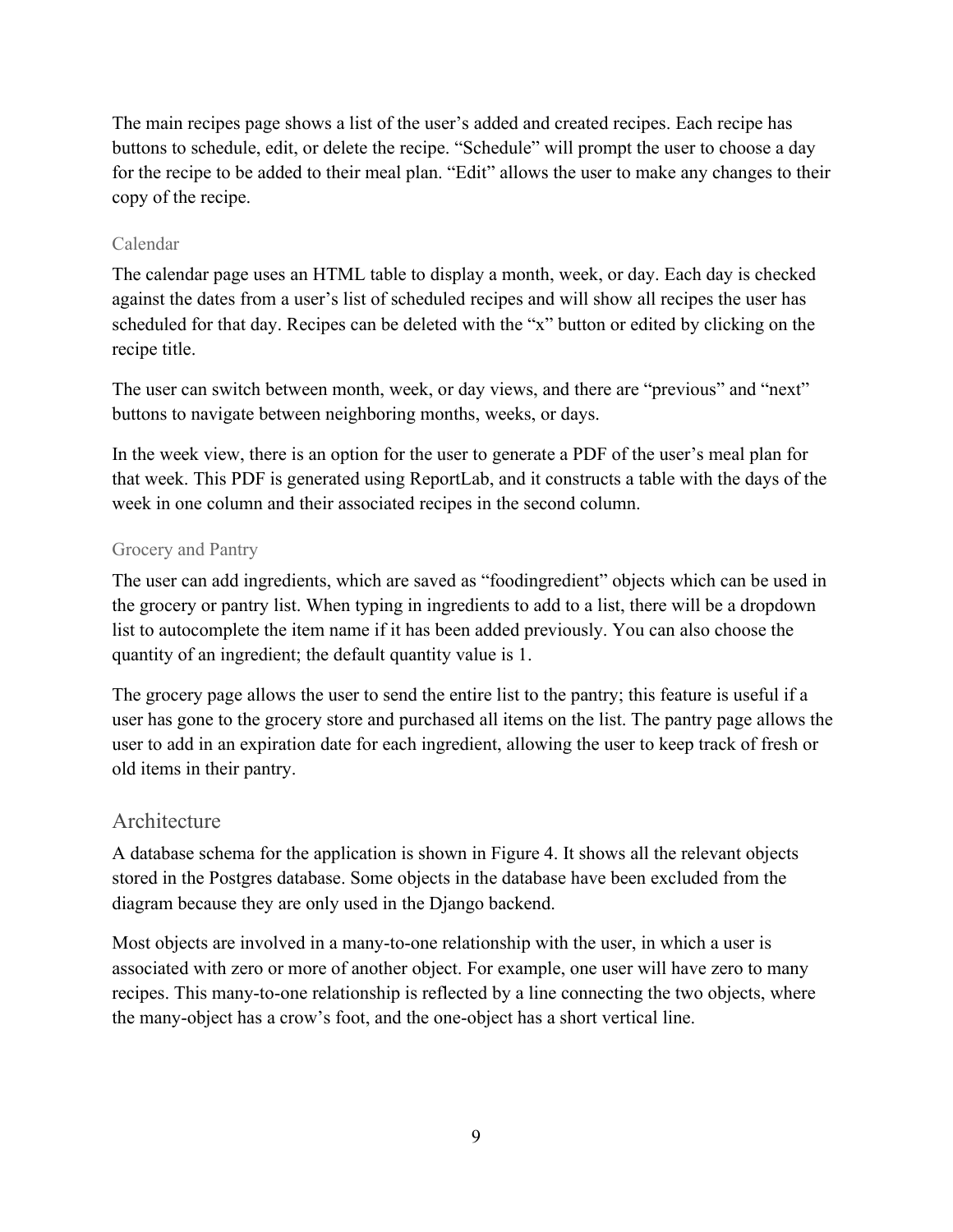

Figure 4. Database Schema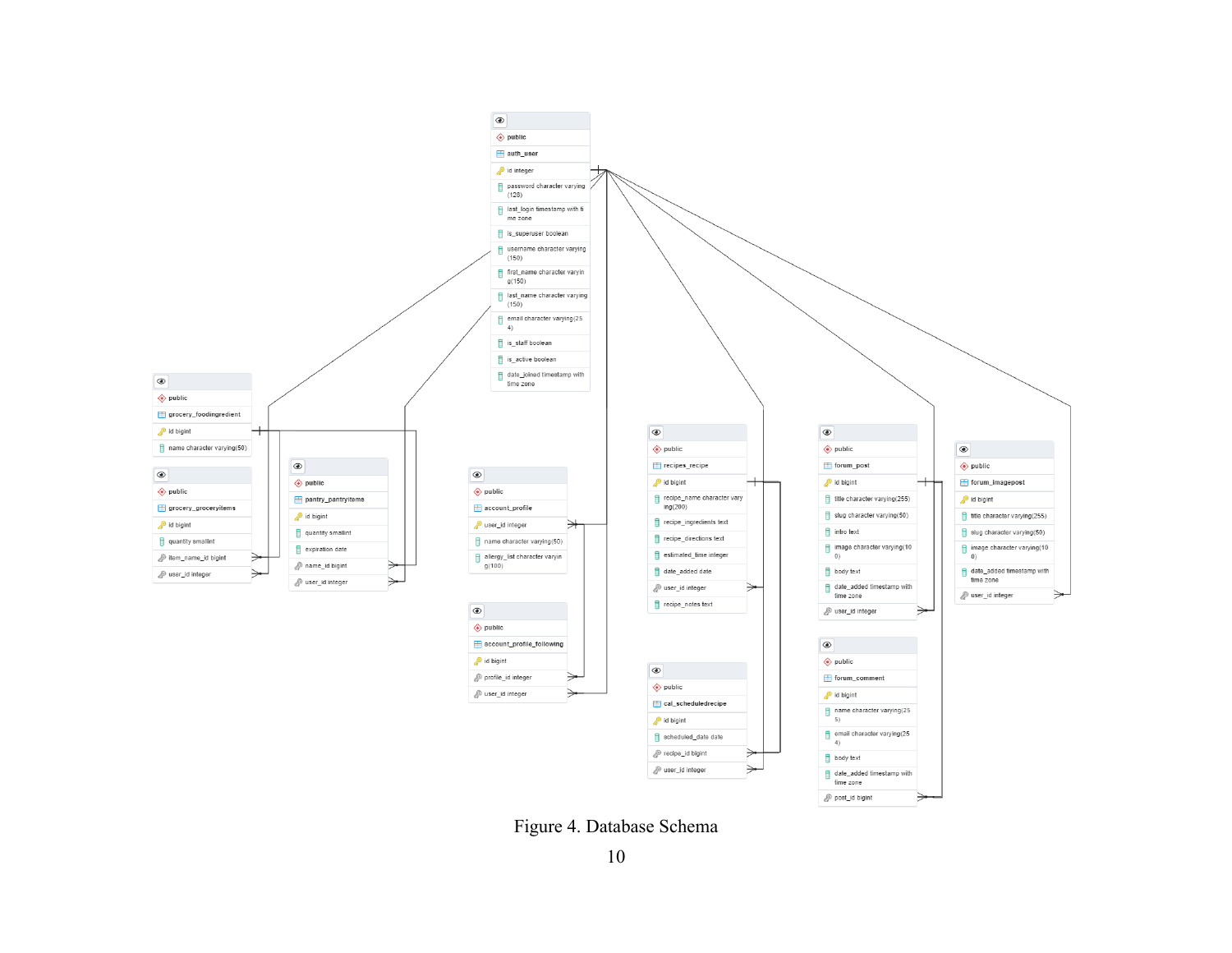## <span id="page-11-0"></span>Application Interface

The *Cook-it!* navigation bar allows for easy navigation between different pages. It uses a tabbed interface which emphasizes the current page and separates user authentication pages to the right side of the screen. When a user is logged in, they have access to all the main pages of the application [Figure 5]. When a user is logged out, tabs for the Recipes, Calendar, Groceries, and Pantry pages are hidden, since a user must have an account to use those features [Figure 6].



Figure 6. Navigation Bar for Logged Out User

When the user performs certain actions, such as creating an account or adding a recipe, a onetime notification message will appear at the top of the page, just underneath the navigation bar [Figure 7]. These temporary messages are managed by Django's messaging framework.

# **Garlic Knots was saved to recipes!**

Figure 7. Example Django Success Message

Note that most pages, with the exception of the Calendar page, feature a large image on the right side of the screen. This is to fill up white space and make the page more visually appealing to the user. When the width of the user's screen is small, such as when using a mobile device, the image will be dropped to the bottom of the scrollable page.

A screenshot of the Recipes page is shown in Figure 8. Each recipe is contained in its own box displaying the title, cook time, and buttons to schedule, edit, or delete the recipe. The top of the page shows the two options to search recipes (via the API) or create a new recipe.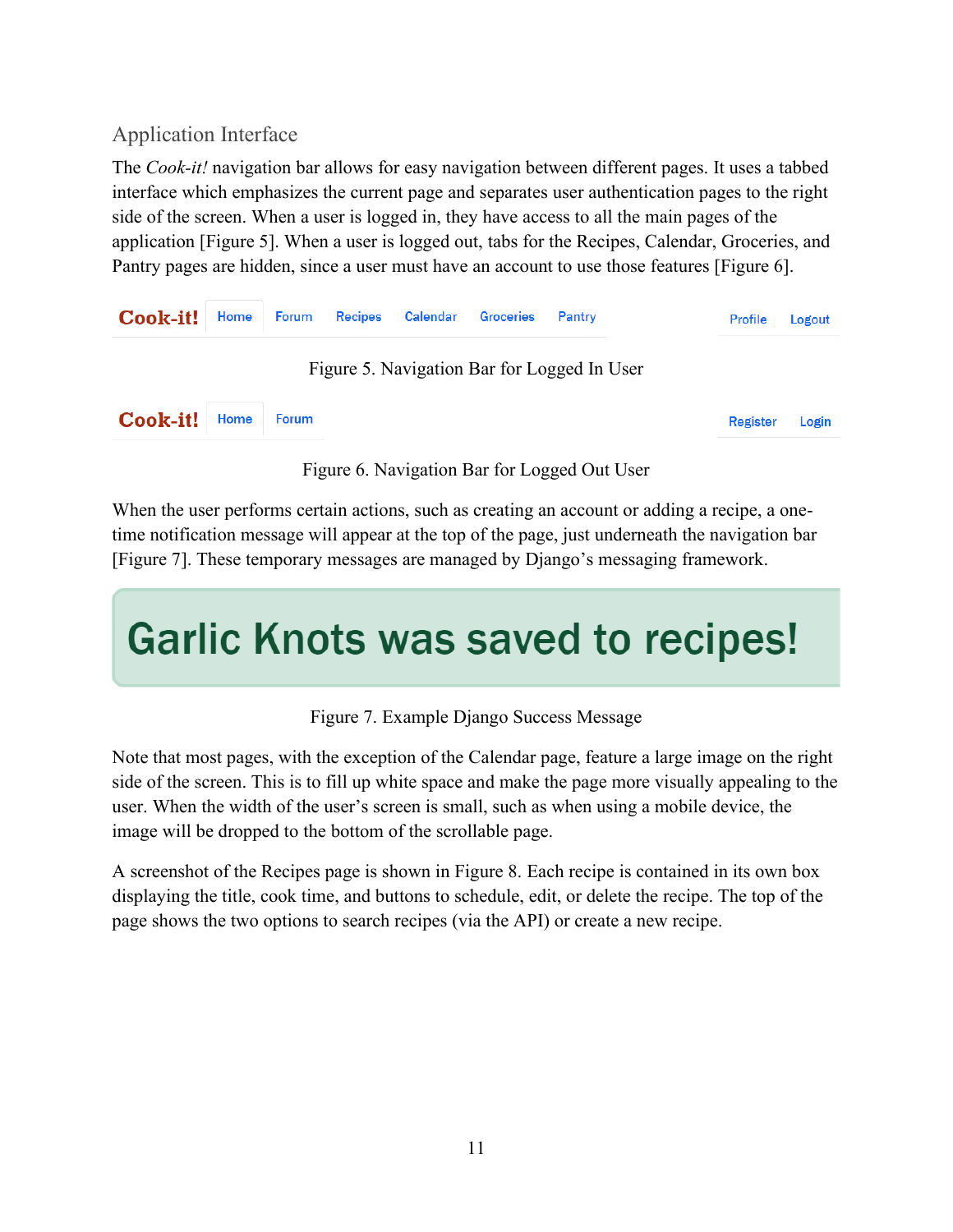



Figure 8. Recipes Page

The Groceries page is shown in Figure 9. The user can add an ingredient by typing it into the item name field and choosing a quantity. Each item in the list has buttons to edit, delete, or send that ingredient to the pantry. The Pantry page looks similar, but items do not have a "send to pantry" button, and the items show an expiration date along with the quantity.



Figure 9. Groceries Page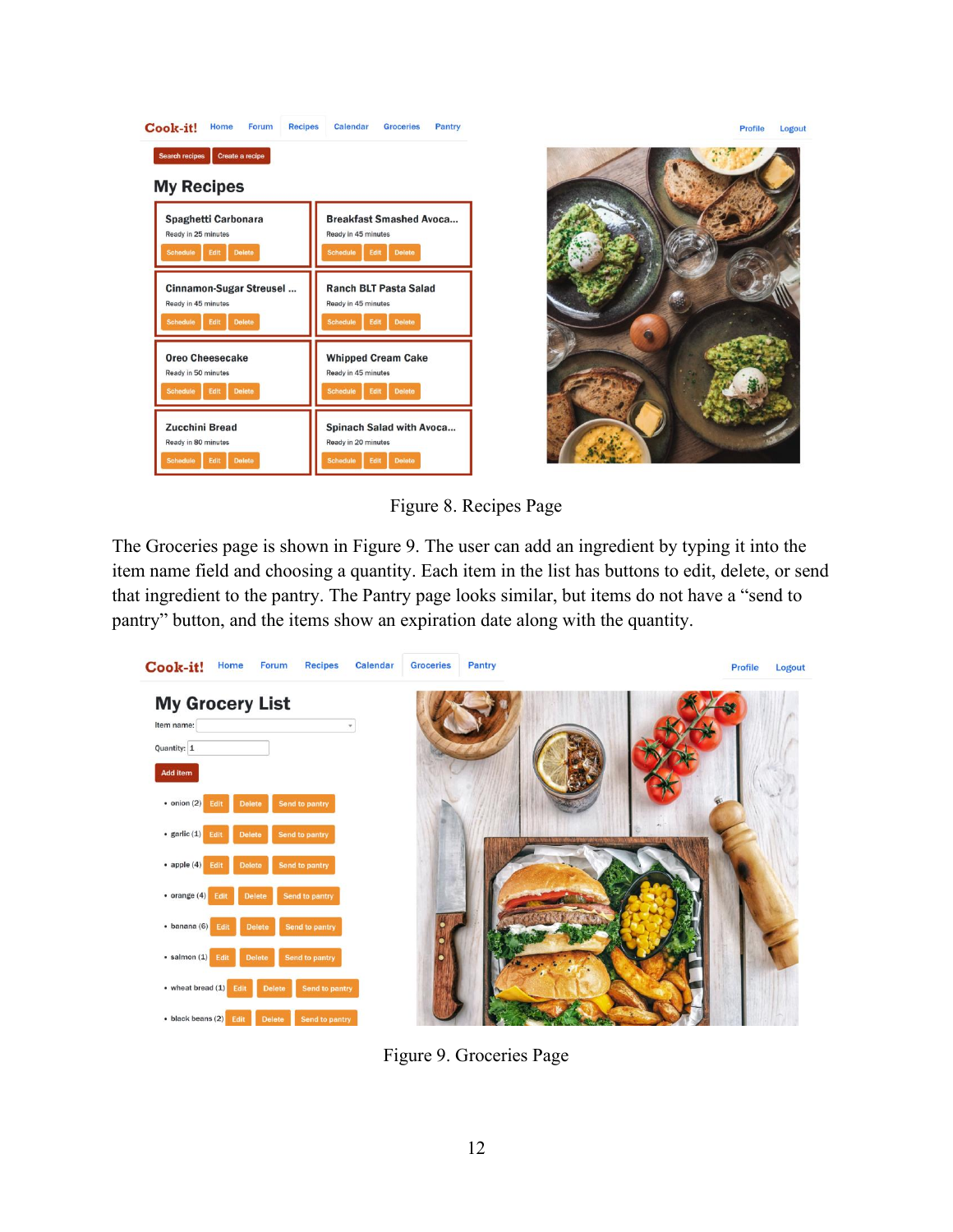The Forum page is shown in Figure 10. There are buttons to add a new post, and to see a feed with only posts from people the user follows. Forum posts are located on the left side of the screen, separated by horizontal bars. When hovered over, the background color of the post will change. The right side of the screen has an image for filling up white space, and underneath shows all the image posts in individual boxes.



Figure 10. Forum Page

A month's view of the Calendar page is shown in Figure 11. The user can see each day's scheduled recipes and change views using the buttons at the top.

| Cook-it!                                         | <b>Home</b> | <b>Forum</b>                                                      | <b>Recipes</b> | <b>Calendar</b>                      | <b>Groceries</b>            | <b>Pantry</b> |                         |                                |                                                 | <b>Profile</b>                       | <b>Logout</b> |
|--------------------------------------------------|-------------|-------------------------------------------------------------------|----------------|--------------------------------------|-----------------------------|---------------|-------------------------|--------------------------------|-------------------------------------------------|--------------------------------------|---------------|
| <b>Previous Month</b>                            |             |                                                                   |                |                                      | <b>New Scheduled Recipe</b> |               | <b>See Week View</b>    |                                |                                                 | <b>Next Month</b>                    |               |
| <b>April 2022</b>                                |             |                                                                   |                |                                      |                             |               |                         |                                |                                                 |                                      |               |
| Sun                                              |             | Mon                                                               |                | Tue                                  |                             | Wed           |                         | Thu                            | Fri                                             | Sat                                  |               |
|                                                  |             |                                                                   |                |                                      |                             |               |                         |                                | $\mathbf{1}$<br>• Spinach Salad with A $\times$ | $\overline{\mathbf{c}}$              |               |
| $\mathbf{3}$<br>• Ranch BLT Pasta Salad $\times$ |             | 4<br>* Spaghetti Carbonara $\times$<br>• Oreo Cheesecake $\times$ |                | 5                                    | 6                           |               | $\overline{\mathbf{r}}$ |                                | 8                                               | 9<br>• Breakfast Smashed A $\times$  |               |
| 10<br>• Cinnamon-Sugar Stre $\times$             |             | 11                                                                |                | 12<br>* Spaghetti Carbonara $\times$ | 13                          |               | 14                      | • Zucchini Bread $\times$      | 15                                              | 16                                   |               |
| 17                                               |             | 18                                                                |                | 19                                   | 20                          |               | 21                      | • Spaghetti Carbonara $\times$ | 22                                              | 23<br>• Breakfast Smashed A $\times$ |               |

Figure 11. Calendar Page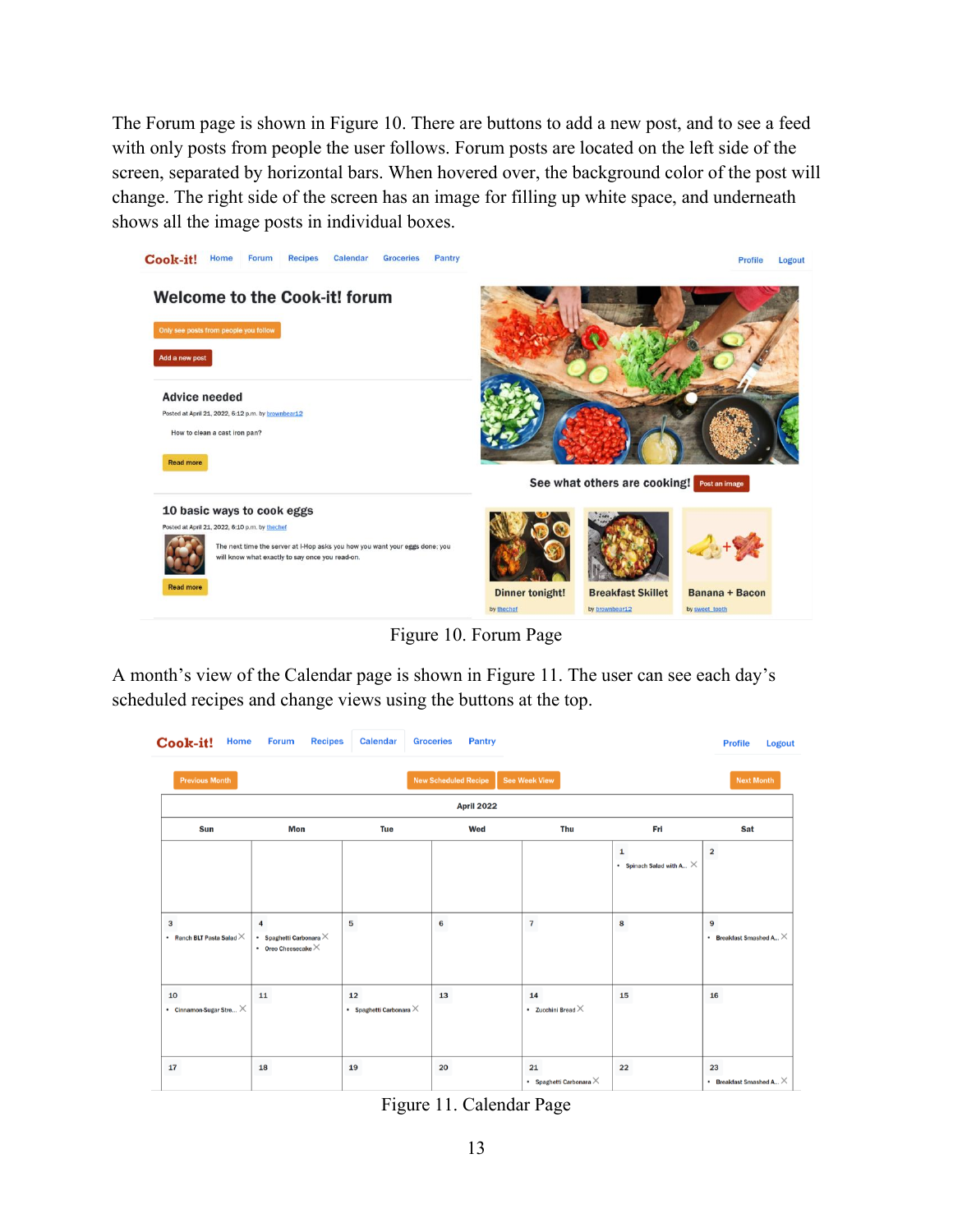## <span id="page-14-0"></span>Testing

Tests for the *Cook-it!* application were written in Python using the Selenium WebDriver. The web driver simulates opening a Google Chrome browser and performs behavioral tests automatically. The driver navigates the page by selecting HTML elements and performs actions such as entering data and clicking.

These tests cover most of the core functionality of the app. The start of each test will create and/or log in to a testing account. Then, certain functions are performed such as creating a recipe or adding an ingredient to the pantry. These are automatically performed, but the test will wait a few seconds in between tasks to allow the person running the test to see what it is doing. When finished testing, it will delete objects created during testing and leave the browser open for the human to perform any manual testing.

## <span id="page-14-1"></span>Discussion

### <span id="page-14-2"></span>Technical Obstacles

Our team originally planned to use Elastic Beanstalk, an AWS service for deployment [13]. However, we encountered issues that made the web app difficult to deploy. Additionally, there were problems using AWS S3 storage where the account was incorrectly charged money when using the free-tier level of resources, and we had difficulty reaching support.

As a result, the team decided to switch to Heroku to deploy our application. Unfortunately, the Heroku free plan causes the web app to "sleep" after 30 minutes of inactivity, resulting in useradded images being wiped out of storage.

#### <span id="page-14-3"></span>Future Work

*Cook-it!* was built as an educational project rather than an app that is ready to be released to the public. With a few additions and changes, it could potentially make a successful commercial application.

One of our team's limitations was to only use free third-party services for deployment, storage, and the recipe API, making some of the application's features slow or limited. If paid services were used instead, it could speed up the app, allow for more storage of user data, and allow for more users using the app simultaneously.

For a successful meal-planning app, more features could be implemented. In the planning phase of the project, our team thought of extra features that could be useful to users, including suggested recipes, rating recipes, scanning barcodes to add ingredients to pantry, and autoordering groceries.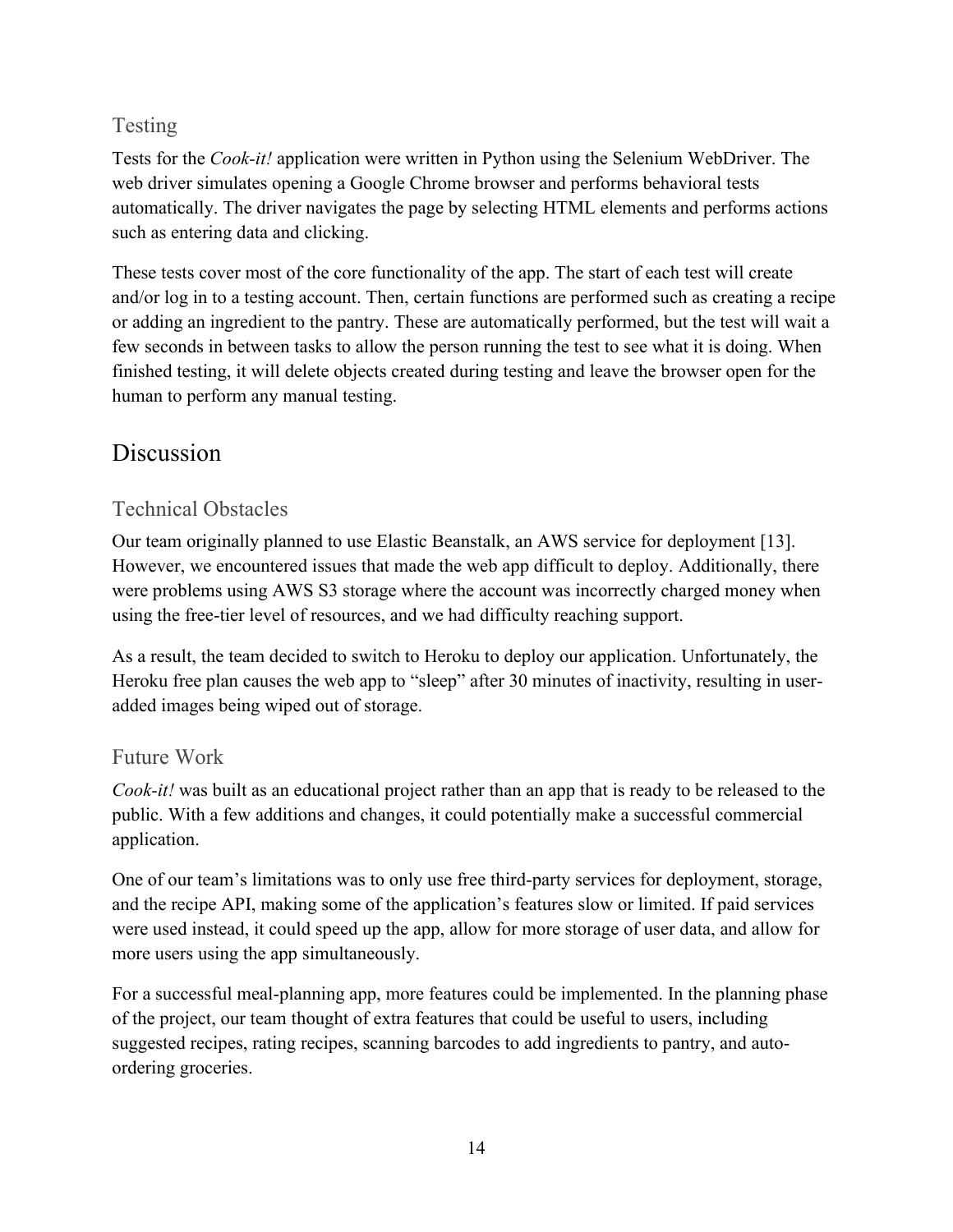Another direction to take the application would be to make it into an Android and/or iOS app. While our web app can run on mobile browsers, it was designed for a desktop browser and may not look as intended on mobile devices. Many people today prefer to use apps on their phones rather than their computers, so developing a mobile application could facilitate a wider user base.

#### <span id="page-15-0"></span>Conclusion

The goal of *Cook-it!* is to provide a platform for users to easily manage meal planning. Development of the application involved the use of several different technologies, planning of requirements and design, and testing and deployment of the app. The project involved both frontend and back-end development, successfully incorporating them into one web application for the user.